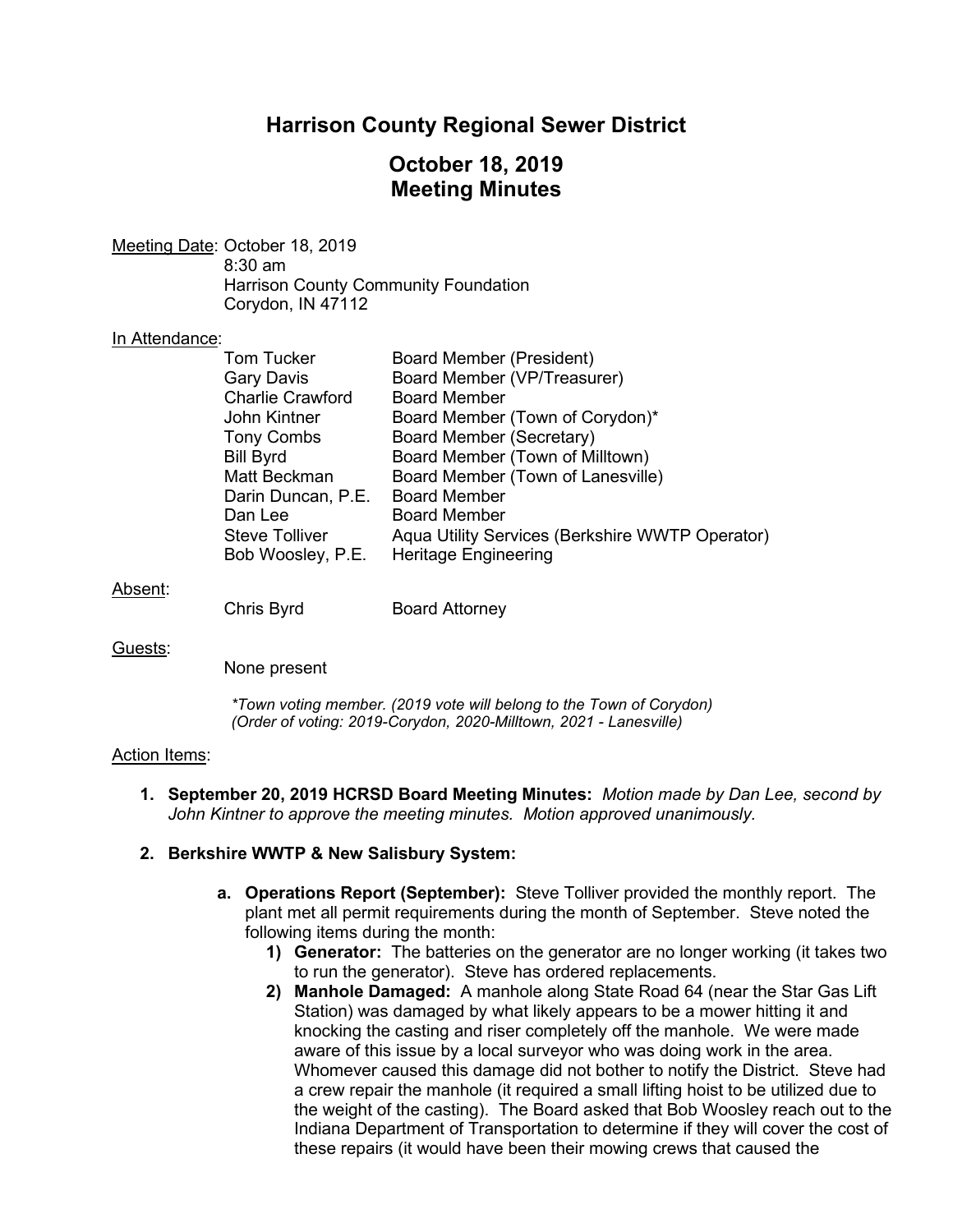HCRSD Mtg Minutes October 18, 2019 Page 2 of 4

> damage). Matt Beckman noted that INDOT's mowing crews routing cause damage to the Town of Lanesville's manholes and he has had little to no luck getting any response from INDOT.

**3) IDEM Inspection Report:** Steve made the Board aware the WWTP underwent an inspection by IDEM on October 8, 2019. The plant received an overall rating of 5, the highest rating possible. All conditions evaluated were found to be satisfactory at the time of inspection.

*A motion was made by Tony Combs, second by Charlie Crawford to accept the September Operations Report. Motion approved unanimously.*

- **b. Clayton Homes Connection Request** (property located along SR 64 between Insight Eyecare and Anthonys Automall, approximately 330 ft east of Oak Park Road): Per the Board's request the property owner investigated the option of installing a conventional septic system to provide service to the property. Based on the results of the soils testing performed the Harrison County Health Department has requested the District allow connection to the existing sewer that runs across the front of the property (see email from Danny Schroeder dated 09/30/19). *A motion was made by Darin Duncan, second by Tony Combs to allow Clayton Homes to connect directly to the existing 6" force main. Motion approved unanimously.*
- **c. Smoke Testing:** Bob Woosley is still working on finalizing a layout of the collection system to allow this work to be performed. He is waiting for the corn crop to be harvested, it is currently making it difficult to locate the manholes that are likely buried in the corn crop.
- **d. Rate Ordinance No. 2019-01:** This ordinance amends the current rates and charges by allowing for Master Meter Users (e.g. Mobile Home Parks) to be billed based on another method selected by the District in lieu of utilizing the master meter readings. A first reading was held and a public hearing will be set. *A motion was made by John Kintner, second by Darin Duncan to set a public hearing date of November 15, 2019 at 8:30 am for Ordinance No. 2019-01. Motion approved unanimously.*

## **3. Treasurers Report:**

- **a.** *Motion made by Dan Lee, second by Darin Duncan to approve the September Treasurer's Report. Motion approved unanimously.*
- **b.** *Motion made by Gary Davis, second by Tony Combs to pay the following claims. Motion approved unanimously.*

## *District Checking Account:*

| i. Harrison REMC-WWTP electric service                        | \$1,517.83 |
|---------------------------------------------------------------|------------|
| ii. Duke Energy - lift station electric service               | \$26.27    |
| iii. Town of Corydon - Sept sewer bills                       | \$5,985.32 |
| iv. Aqua Utility Services - WWTP Op., LS Maint., Misc. Maint. | \$4,416.39 |
| v. Dillman Chastain Byrd, LLC - legal services                | \$200.00   |
| vi. Liberty Mutual - renew blanket road cut bond              | \$150.00   |
| vii. Heritage Eng. - retainer/website hosting                 | \$880.00   |
|                                                               |            |

**c.** *Motion made by Gary Davis, second by Tony Combs to approve Heritage Engineering's invoice in the amount of \$510.00 for services performed to*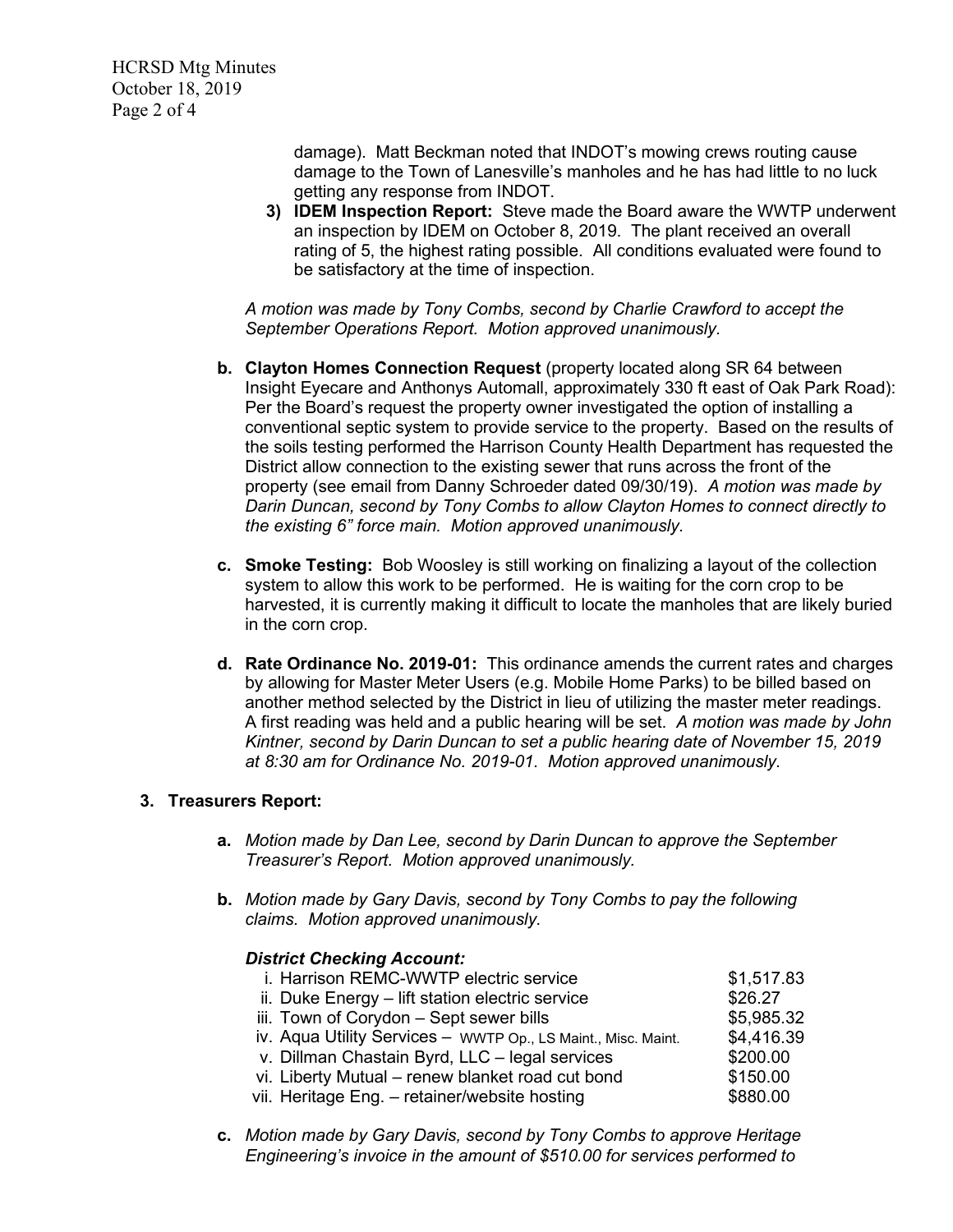*cover inspection work on the JC Moag sewer connection and work involved on the Clunie Estate regional WWTP assistance. Motion approved unanimously. This invoice will be forwarded to the County for payment from the District's County funds (account no. 30302).*

**d. Audit:** Gary reminded the Board the District is being audited for the years 2015-2018 (referred to as a Centralized Audit). Gary anticipates receiving the results of the Audit and the final cost by the November meeting.

# **4. Other**:

- **a. New Salisbury Area (Clunie Property):** Tom Tucker, Bob Woosley, and Chris Byrd met with representatives of the Clunie Estate on October 1, 2019 at Chris Byrd's office. It was apparent from this meeting the Clunies are anticipating a far greater value for the property than the District can afford to pay. It was mentioned to the Clunies that anything greater than \$50k requires appraisals to be performed as the District is bound by State Statutes on what and how it can pay for property. The District felt that the property would be far less than \$50k in value, the Clunies disagreed and said they were well above \$50k. We agreed that both sides were likely too far apart. *A motion was made by Tony Combs, seconded by John Kintner to tabled the discussion on the purchase of a portion of the Clunie Estate (with the understanding that at some point in the future it could be discussed further if the Clunies have a change in their valuation). Motion approved unanimously.*
- **b. Corydon Sewer Rates:** Bob Woosley is to follow up with Chris Byrd on modifications to the rates charged to the **Hospital Medical Campus** to allow for an automatic rate increase at such time Corydon's rates change. This will be similar to the District's current rate structure with Lanesville.
- **c. Lanesville Interchange Sewer Charges:** JC Moag is now in operation and sending flow to the sewer system. Steve Tolliver will have his office contact the Clerk Treasurer in Lanesville to coordinate billings. The District has received payments from JC Moag for August and September. Lanesville will need to back bill the District for those months.
- **d. IRWA Annual Conference (Dec. 9 – 11 in French Lick):** The IRWA Annual Conference will be held this year in French Lick. This conference has replaced the annual IRSDA conference. Bob will send the technical sessions agenda out to everyone via email to determine who may want to attend.

## Next Meeting:

Regular Board Meeting: **Friday November 15, 2019 at 8:30 am** @ Harrison County Community Foundation Building.

Minutes prepared by: Heritage Engineering

# **End of Minutes**